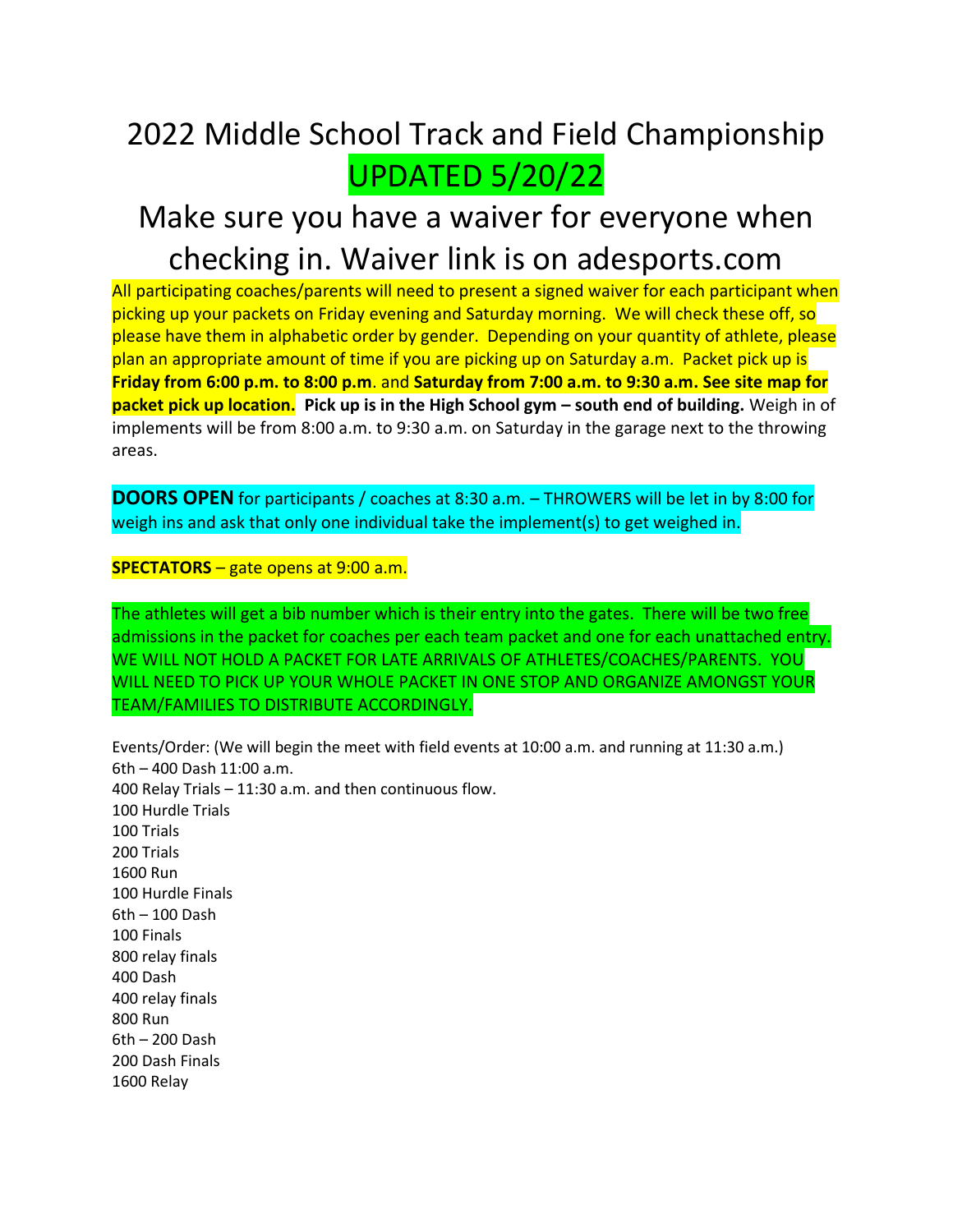Athletes in field events that are checking out for running events – you will need to take two attempts in your first rotation. You are encouraged to take all three attempts consecutively as well.

Field Events - (3 attempts for each athlete and top 10 to finals. LJ, TJ, SP and Discus will have two flights of 15 in the trials.)

**For jumps and throws – athletes can take attempts in any order of the following orders when their name is called during trials. They can take 1, 2 or all 3 attempts if they wish to. They cannot pass if they have any attempts left. In LJ and TJ – if the athlete takes consecutive jumps, they will piggy back in the line two deep.**

**6 th Grade – Long Jump will be run following the 7th/8th grade boys and girls. Each 6th grade participant will receive four jumps.**

Long Jump - Girls followed by Boys (2 flights of 15 jumpers that jump in seeded order and top 10 to finals) 10 minutes of warmups between flights and between trials and finals.

Triple Jump - Boys followed by Girls (2 flights of 15 jumpers that jump in seeded order and top 10 to finals) 10 minutes of warmups between flights and between trials and finals.

High Jump – We will plan to use two pits and have both genders begin at 10 a.m.

Pole Vault - Boys followed by Girls

Shot Put – Girls 6 pound shot put first followed by Boys 8 pound shot put (2 flights of 15 throwers that throw in seeded order and top 10 to finals) 10 minutes of warmups between flights and between trials and finals.

Discus - Boys followed by Girls – 1kg/girls size discus (2 flights of 15 throwers that throw in seeded order and top 10 to finals) 10 minutes of warmups between flights and between trials and finals. We will have 30 minutes between genders at the respective events.

#### **COACHING RESTRICTIONS**

No coaches on the infield except during relay exchange zone duties. In the field event areas, we will not have any specific physical barriers in the long/triple jump, pole vault and throwing areas. Please be seated in the bleachers or lawn chair and have the athlete come to you for coaching concerns. We do not want all the coaches blocking the immediate areas of the respective field events so that spectators then cannot see. Be conscientious to your surroundings and LEAVE THE EVENT JUDGES ALONE. No one inside the high jump area as we will be having both genders starting at 10 a.m.

#### **RELAY EXCHANGE ZONES**

We will be using the new exchange zones of 30 meters. IF YOU ARE UNFAMILIAR with the 30 meter exchange zone we encourage you to learn of it and utilize it with your team. The new zone eliminates any need to watch the beginning of the exchange zones as well as ultimately eliminating any team from going out of the exchange zone or being disqualified.

STARTING HEIGHT – Boys HJ – 4' 8" and PV – 5'6" Girls HJ – 4'2" and PV – 5'

Each athlete is going to need to bring a signed waiver to the meet to participate. We will have some copies there but would prefer these are all done / signed in advance. A waiver can be found on the adesports.com website for you to print and make copies of in advance.

**Friday, May 20th** – we will have early check in available at the track and field facility at Waupun HS for you to pick up your numbers and meet info for your athletes from 6 p.m. to 8 p.m. Each athlete will have a pin on number to wear as well as hip number stickers to wear for each respective race. Each packet will have two wristbands for coaches and one wristband for unattached athletes. Additional passes will be sold for \$5 each and can be purchased Friday evening as well.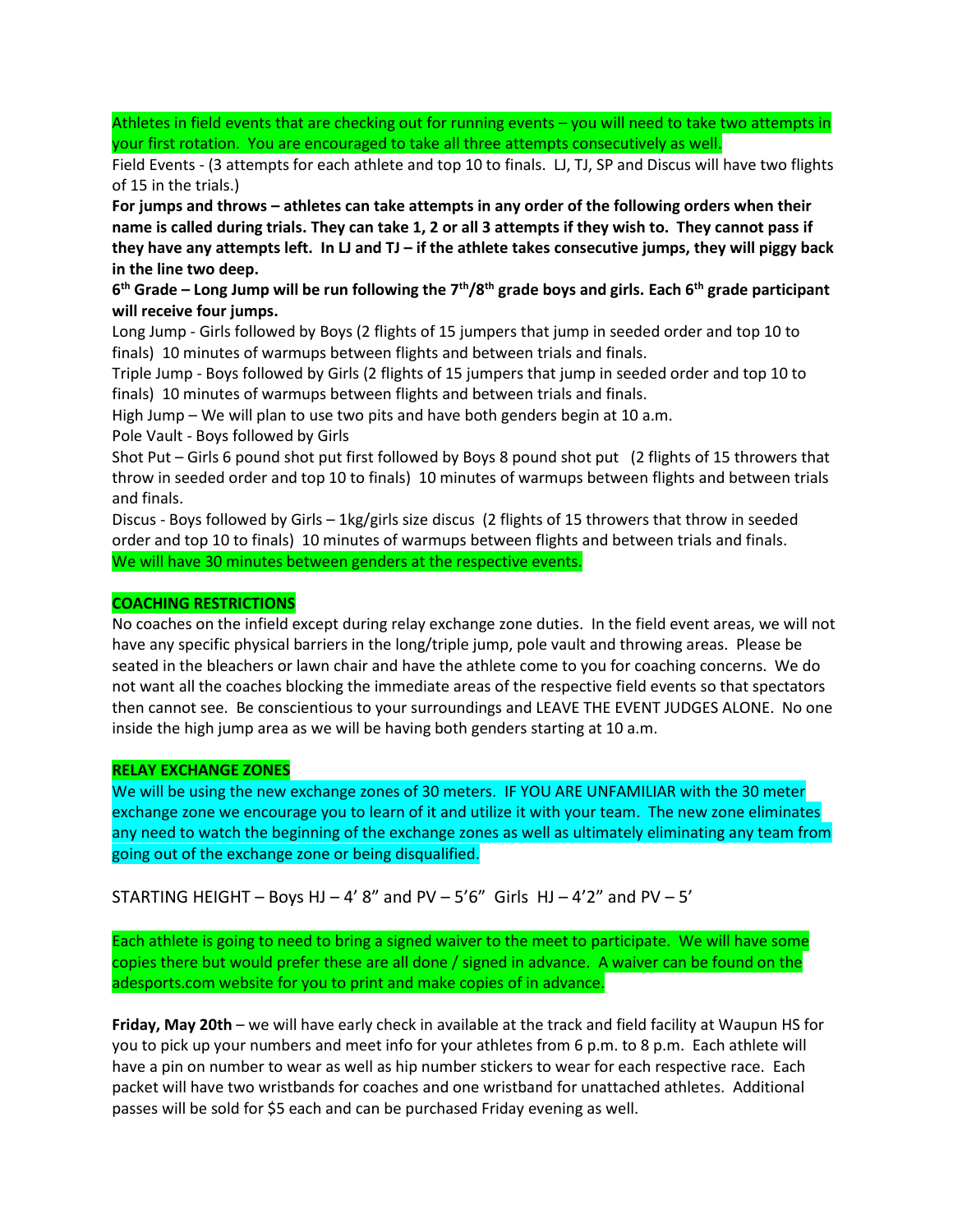**Saturday, May 21st** – the gates to field events as well as the track, will be available for warm up to all athletes at 8:30 a.m. If athletes are in the first flight of their respective field event, they will need to check in by 9:15 a.m. and be wearing their respective number to check in and participate.

### **Admission** - \$5 per person all ages. Please share this info with everyone. Admission wristbands can be purchased in advance on Friday evening as well from 6 to 8 p.m.

**Uniforms** – If you are coming and representing a team, please wear your school uniforms. If you are unattached but would like to wear your school/club/community uniform, that is fine by us, but you should get clearance from your respective school or it may be better to avoid issues for yourself later. If not wearing a school uniform, we ask that you still dress appropriately for your event. **Matching uniform tops must be worn for ALL relay events.**

#### **Shot Put and Discus**

We will have implement weigh in at the storage building next to the throwing areas on Saturday morning from 8:00 a.m. to 9:30 a.m. – we will also supply 6 and 8 pound shot puts and discus for the throwers to choose from if they wish to throw a house implement or they do not get theirs weighed prior to the 9:30 a.m. deadline. Please bring and use your personal implements this year. We can provide some for individuals whose shots or discs do not weigh in properly. Take care in advance to check and make sure your implements are legal so there is no disappointment on the day of the meet.

**Pole Vault** poles will be checked in prior to each gender beginning and will need to be checked in prior to warming up and competition. All athletes must have this checked and ready to perform 30 minutes prior to the event start. Please bring a pole vault verification form for your vaulters as well to the meet. This will need to be turned in at check in of your respective event as well as presenting your pole.

#### **Batons**

PLEASE provide your own batons for warm ups

#### **Starting Heights**

Once entries have been established – we will begin at a height four inches below the  $10<sup>th</sup>$  best performance in the high jump and  $18$ " below the  $10<sup>th</sup>$  best performance in the pole vault.

#### **Starting Blocks**

Blocks will be provided. We simply ask that athletes who are using them know how to use them. If they are not used to them, please don't feel pressured to use them because someone in the next lane is. Be good at whatever you are going to do to assist everyone with efficient starts and heat organization.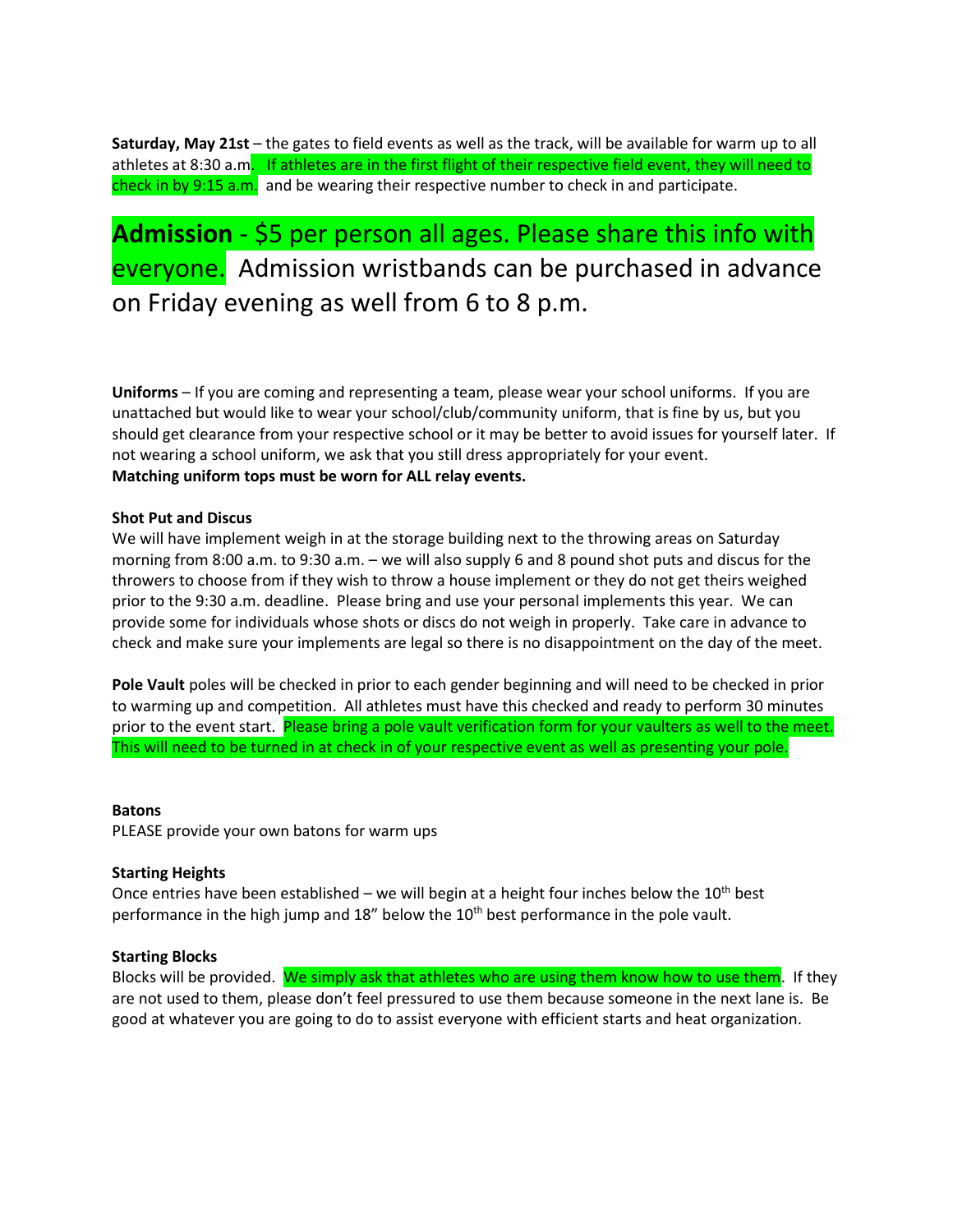#### **Race Starts**

If there are any false starts – we will have no disqualification on the first false start. The athlete will receive a warning and be able to participate. We want to make this a positive experience and learning experience as well. A second false start by the same athlete will result in a DQ.

#### **Awards**

Top six individuals and relay team members will receive a custom Wisconsin MS State Meet medal. Again, to keep things moving and not overextend on time – we will plan to announce all award winners and have an established area to pick up/receive the award. The future will hold a more ceremonial type of awards, but we would rather work on staffing/managing what we can do well and keep things flowing than to over do it at these early stages.

**6 th Grade** awards are the top four individuals per each gender.

#### **Results**

Live results will be available on adesports.com that day. A smart phone/personal device will be able to see a running clock as well as watch the results get picked live as we time the event. Results will also be posted for viewing as well as posted on athletic.net afterward and a pdf copy will be posted on adesports.com.

#### **SPORTSMANSHIP**

Please keep your emotions in check. If you feel the urge to argue a scratch or foul etc. – you will be welcome to hold the clipboard and manage the event. Please do not argue / harass a meet volunteer or worker. This is for and about the kids not the adults.

#### **Volunteers for Relays**

I could use volunteers for the relay exchange zones. (Regardless of if you have a team entered – you may be more suited for it if you have no team in the race) If you or someone that is knowledgeable would help us with this we could use your time during the two 400 relay races (trials and finals). Please respond to me and let me know that you are willing, and your name/school/contact and I will establish a list and assign you a zone so we are all organized.

Respond to [kevin@adetiming.com](mailto:kevin@adetiming.com) if you can do an exchange zone.

#### **Trainer**

We will have a trainer on hand and available for assistance beginning at 9:30 a.m. If you anticipate any ankle taping, please be prepared to provide tape for the trainer. We will have some ice available but please travel with your own if you anticipate the need for any one of your athletes.

#### **Weather**

If we were to experience any dangerous weather, individuals will need to shelter in vehicles/buses as we will not have access to the school.

#### **T-shirts will be sold for \$20**